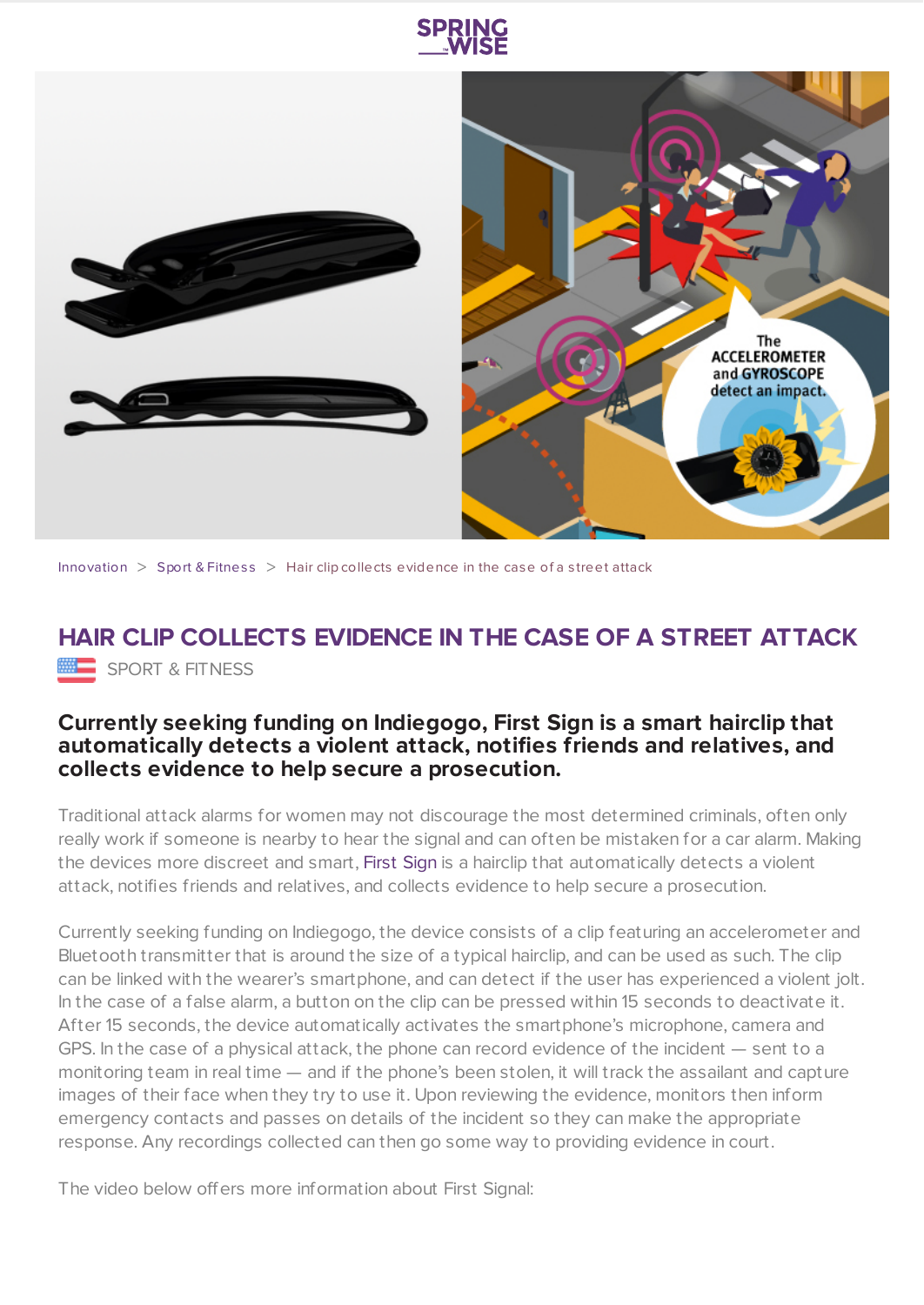https://player.vimeo.com/video/84910184

cap

The campaign will end on 12 March, and First Sign will receive any money that's pledged even if it doesn't reach its USD 50,000 target. The basic clip costs USD 50, while the full service with monitoring is available for USD 100. Are there other fashion accessories that could be turned into safety devices through smart tech?

Indiegogo: [www.igg.me/at/first-sign-technologies](http://igg.me/at/first-sign-technologies)

4th March 2014